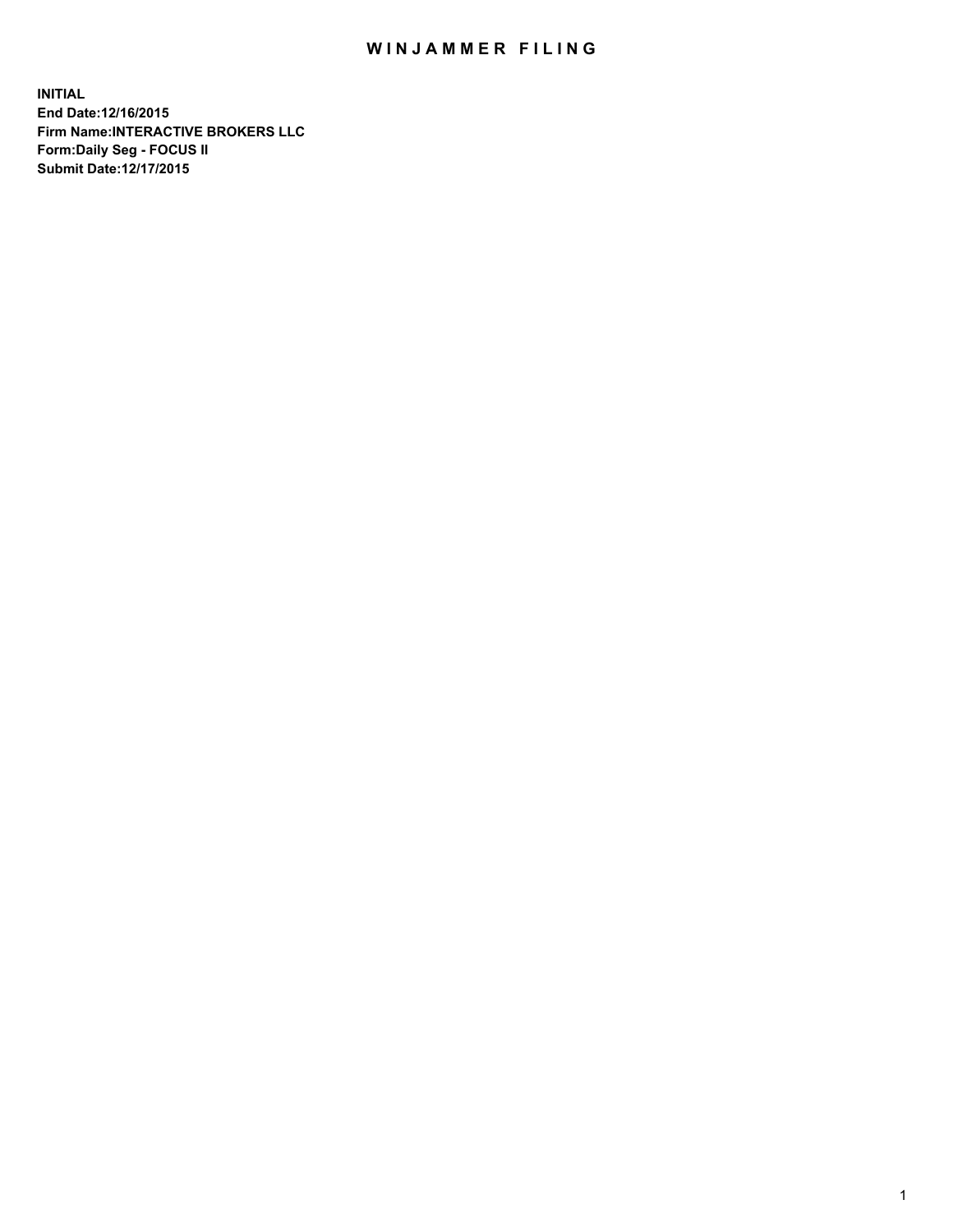## **INITIAL End Date:12/16/2015 Firm Name:INTERACTIVE BROKERS LLC Form:Daily Seg - FOCUS II Submit Date:12/17/2015 Daily Segregation - Cover Page**

| Name of Company<br><b>Contact Name</b><br><b>Contact Phone Number</b><br><b>Contact Email Address</b>                                                                                                                                                                                                                         | <b>INTERACTIVE BROKERS LLC</b><br><b>Alex Parker</b><br>203-618-7738<br>aparker@interactivebrokers.com |
|-------------------------------------------------------------------------------------------------------------------------------------------------------------------------------------------------------------------------------------------------------------------------------------------------------------------------------|--------------------------------------------------------------------------------------------------------|
| FCM's Customer Segregated Funds Residual Interest Target (choose one):<br>a. Minimum dollar amount: ; or<br>b. Minimum percentage of customer segregated funds required:% ; or<br>c. Dollar amount range between: and; or<br>d. Percentage range of customer segregated funds required between:% and%.                        | <u>0</u><br><u>155,000,000 245,000,000</u><br>00                                                       |
| FCM's Customer Secured Amount Funds Residual Interest Target (choose one):<br>a. Minimum dollar amount: ; or<br>b. Minimum percentage of customer secured funds required:% ; or<br>c. Dollar amount range between: and; or<br>d. Percentage range of customer secured funds required between: % and %.                        | $\overline{\mathbf{0}}$<br>80,000,000 120,000,000<br>00                                                |
| FCM's Cleared Swaps Customer Collateral Residual Interest Target (choose one):<br>a. Minimum dollar amount: ; or<br>b. Minimum percentage of cleared swaps customer collateral required:%; or<br>c. Dollar amount range between: and; or<br>d. Percentage range of cleared swaps customer collateral required between:% and%. | <u>0</u><br>0 <sub>0</sub><br><u>00</u>                                                                |

Attach supporting documents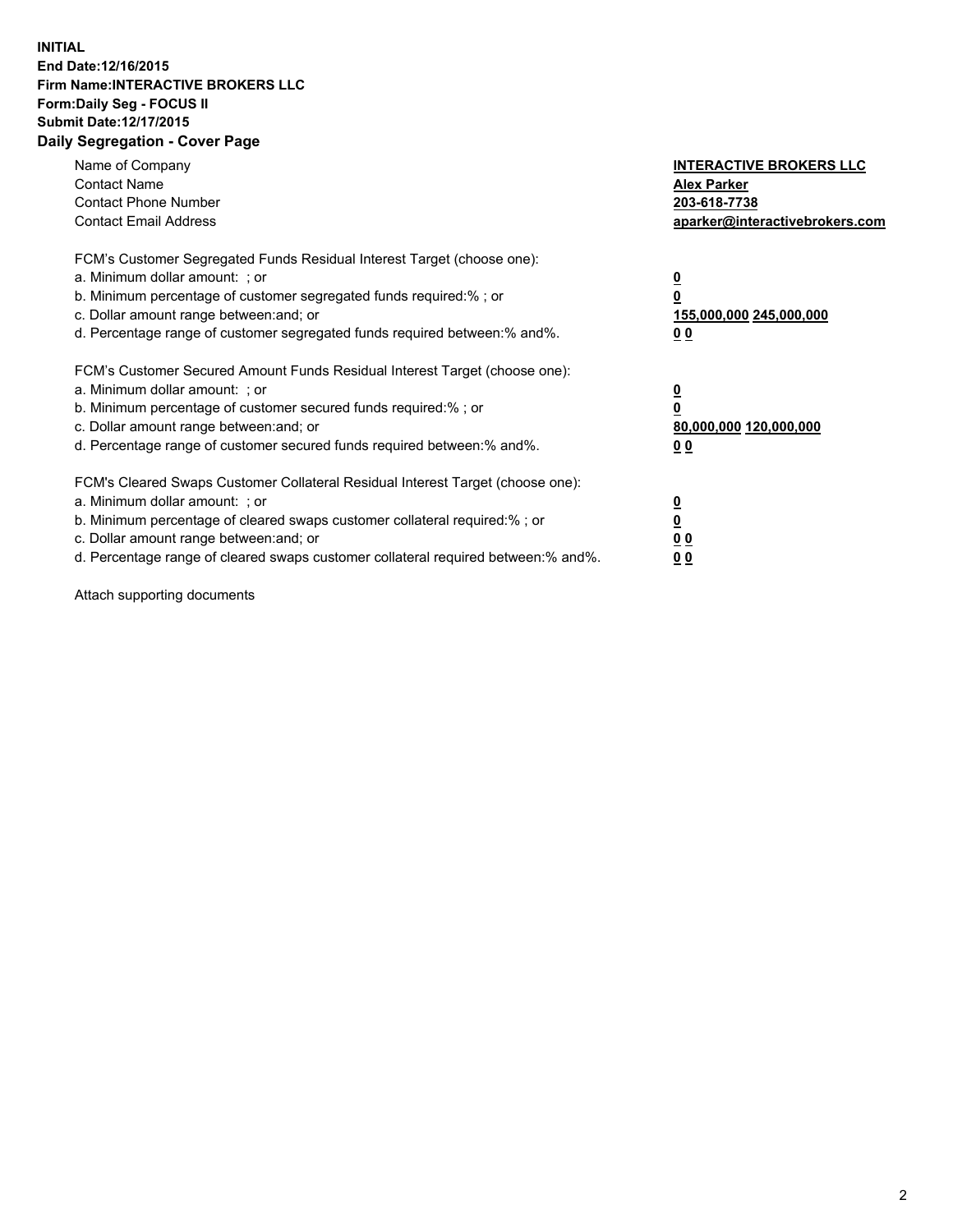## **INITIAL End Date:12/16/2015 Firm Name:INTERACTIVE BROKERS LLC Form:Daily Seg - FOCUS II Submit Date:12/17/2015 Daily Segregation - Secured Amounts**

|     | <b>Dany Ocgregation - Occarea Amounts</b>                                                                  |                                   |
|-----|------------------------------------------------------------------------------------------------------------|-----------------------------------|
|     | Foreign Futures and Foreign Options Secured Amounts                                                        |                                   |
|     | Amount required to be set aside pursuant to law, rule or regulation of a foreign                           | $0$ [7305]                        |
|     | government or a rule of a self-regulatory organization authorized thereunder                               |                                   |
| 1.  | Net ledger balance - Foreign Futures and Foreign Option Trading - All Customers                            |                                   |
|     | A. Cash                                                                                                    | 355,871,544 [7315]                |
|     | B. Securities (at market)                                                                                  | $0$ [7317]                        |
| 2.  | Net unrealized profit (loss) in open futures contracts traded on a foreign board of trade                  | -7,388,939 [7325]                 |
| 3.  | Exchange traded options                                                                                    |                                   |
|     | a. Market value of open option contracts purchased on a foreign board of trade                             | 14,893 [7335]                     |
|     | b. Market value of open contracts granted (sold) on a foreign board of trade                               | -13,461 [7337]                    |
| 4.  | Net equity (deficit) (add lines 1.2. and 3.)                                                               | 348,484,037 [7345]                |
| 5.  | Account liquidating to a deficit and account with a debit balances - gross amount                          | 693,003 [7351]                    |
|     | Less: amount offset by customer owned securities                                                           | 0 [7352] 693,003 [7354]           |
| 6.  | Amount required to be set aside as the secured amount - Net Liquidating Equity                             | 349,177,040 [7355]                |
|     | Method (add lines 4 and 5)                                                                                 |                                   |
| 7.  | Greater of amount required to be set aside pursuant to foreign jurisdiction (above) or line                | 349,177,040 [7360]                |
|     | 6.                                                                                                         |                                   |
|     | FUNDS DEPOSITED IN SEPARATE REGULATION 30.7 ACCOUNTS                                                       |                                   |
| 1.  | Cash in banks                                                                                              |                                   |
|     | A. Banks located in the United States                                                                      | <b>149</b> [7500]                 |
|     | B. Other banks qualified under Regulation 30.7                                                             | 0 [7520] 149 [7530]               |
| 2.  | Securities                                                                                                 |                                   |
|     | A. In safekeeping with banks located in the United States                                                  | 354, 355, 828 [7540]              |
|     | B. In safekeeping with other banks qualified under Regulation 30.7                                         | 0 [7560] 354,355,828 [7570]       |
| 3.  | Equities with registered futures commission merchants                                                      |                                   |
|     | A. Cash                                                                                                    | $0$ [7580]                        |
|     | <b>B.</b> Securities                                                                                       | $0$ [7590]                        |
|     | C. Unrealized gain (loss) on open futures contracts                                                        | $0$ [7600]                        |
|     | D. Value of long option contracts                                                                          | $0$ [7610]                        |
|     | E. Value of short option contracts                                                                         | 0 [7615] 0 [7620]                 |
| 4.  | Amounts held by clearing organizations of foreign boards of trade                                          |                                   |
|     | A. Cash                                                                                                    | $0$ [7640]                        |
|     | <b>B.</b> Securities                                                                                       | $0$ [7650]                        |
|     | C. Amount due to (from) clearing organization - daily variation                                            | $0$ [7660]                        |
|     | D. Value of long option contracts                                                                          | $0$ [7670]                        |
|     | E. Value of short option contracts                                                                         | 0 [7675] 0 [7680]                 |
| 5.  | Amounts held by members of foreign boards of trade                                                         |                                   |
|     | A. Cash                                                                                                    | 100,587,199 [7700]                |
|     | <b>B.</b> Securities                                                                                       | $0$ [7710]                        |
|     | C. Unrealized gain (loss) on open futures contracts                                                        | 2,213,971 [7720]                  |
|     | D. Value of long option contracts                                                                          | 14,901 [7730]                     |
|     | E. Value of short option contracts                                                                         | -13,461 [7735] 102,802,610 [7740] |
| 6.  | Amounts with other depositories designated by a foreign board of trade                                     | $0$ [7760]                        |
| 7.  | Segregated funds on hand                                                                                   | $0$ [7765]                        |
| 8.  | Total funds in separate section 30.7 accounts                                                              | 457,158,587 [7770]                |
| 9.  | Excess (deficiency) Set Aside for Secured Amount (subtract line 7 Secured Statement<br>Page 1 from Line 8) | 107,981,547 [7380]                |
| 10. | Management Target Amount for Excess funds in separate section 30.7 accounts                                | 80,000,000 [7780]                 |
| 11. | Excess (deficiency) funds in separate 30.7 accounts over (under) Management Target                         | 27,981,547 [7785]                 |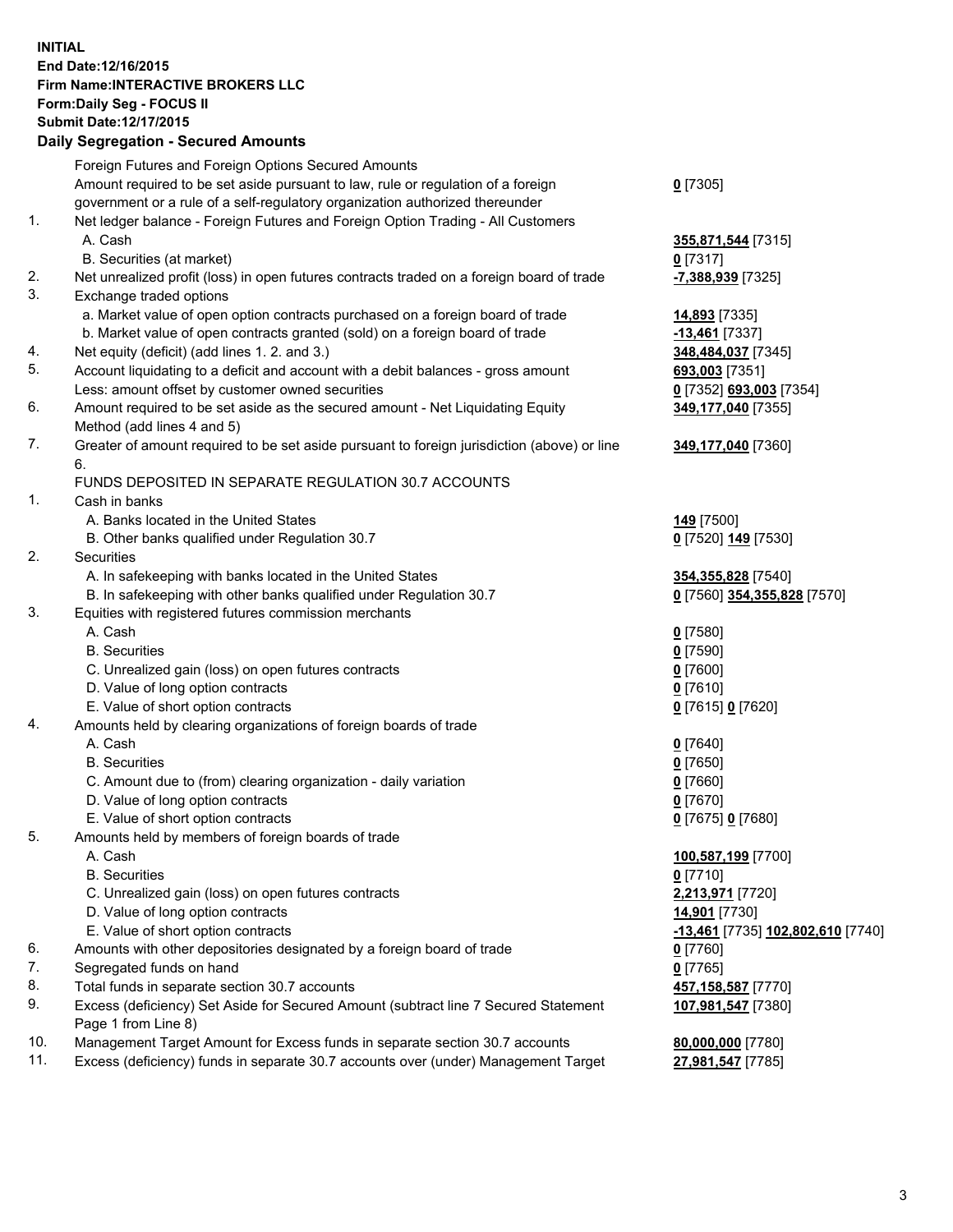**INITIAL End Date:12/16/2015 Firm Name:INTERACTIVE BROKERS LLC Form:Daily Seg - FOCUS II Submit Date:12/17/2015 Daily Segregation - Segregation Statement** SEGREGATION REQUIREMENTS(Section 4d(2) of the CEAct) 1. Net ledger balance A. Cash **2,668,729,179** [7010] B. Securities (at market) **0** [7020] 2. Net unrealized profit (loss) in open futures contracts traded on a contract market **-66,448,331** [7030] 3. Exchange traded options A. Add market value of open option contracts purchased on a contract market **67,124,403** [7032] B. Deduct market value of open option contracts granted (sold) on a contract market **-139,312,670** [7033] 4. Net equity (deficit) (add lines 1, 2 and 3) **2,530,092,581** [7040] 5. Accounts liquidating to a deficit and accounts with debit balances - gross amount **119,489** [7045] Less: amount offset by customer securities **0** [7047] **119,489** [7050] 6. Amount required to be segregated (add lines 4 and 5) **2,530,212,070** [7060] FUNDS IN SEGREGATED ACCOUNTS 7. Deposited in segregated funds bank accounts A. Cash **294,716,300** [7070] B. Securities representing investments of customers' funds (at market) **1,411,672,504** [7080] C. Securities held for particular customers or option customers in lieu of cash (at market) **0** [7090] 8. Margins on deposit with derivatives clearing organizations of contract markets A. Cash **26,547,297** [7100] B. Securities representing investments of customers' funds (at market) **1,116,313,751** [7110] C. Securities held for particular customers or option customers in lieu of cash (at market) **0** [7120] 9. Net settlement from (to) derivatives clearing organizations of contract markets **-35,427,792** [7130] 10. Exchange traded options A. Value of open long option contracts **67,101,678** [7132] B. Value of open short option contracts **-139,289,964** [7133] 11. Net equities with other FCMs A. Net liquidating equity **0** [7140] B. Securities representing investments of customers' funds (at market) **0** [7160] C. Securities held for particular customers or option customers in lieu of cash (at market) **0** [7170] 12. Segregated funds on hand **0** [7150] 13. Total amount in segregation (add lines 7 through 12) **2,741,633,774** [7180] 14. Excess (deficiency) funds in segregation (subtract line 6 from line 13) **211,421,704** [7190] 15. Management Target Amount for Excess funds in segregation **155,000,000** [7194] **56,421,704** [7198]

16. Excess (deficiency) funds in segregation over (under) Management Target Amount Excess